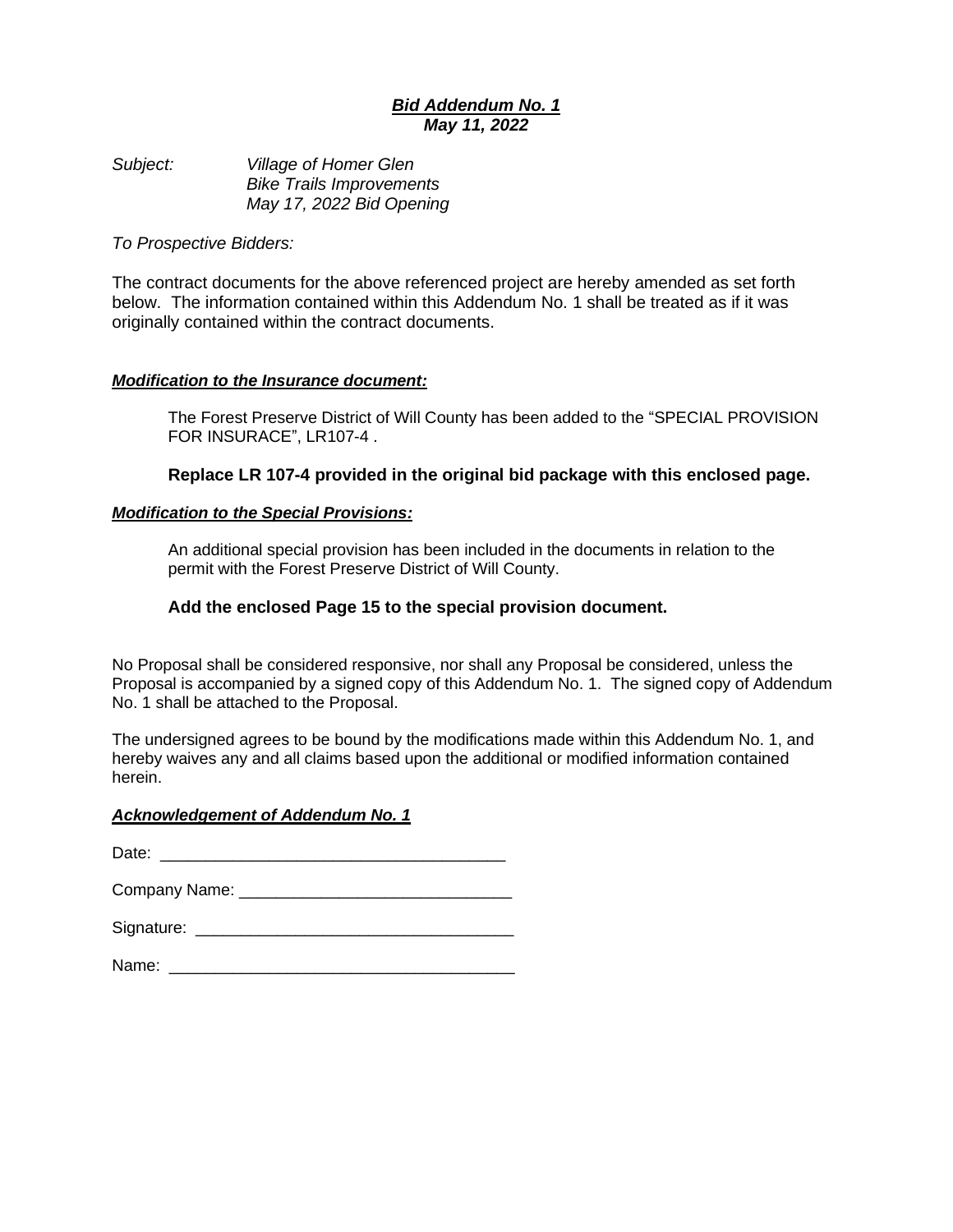## State of Illinois Department of Transportation Bureau of Local Roads and Streets

# SPECIAL PROVISION FOR **INSURANCE**

Effective: February 1, 2007 Revised: August 1, 2007

All references to Sections or Articles in this specification shall be construed to mean specific Section or Article of the Standard Specifications for Road and Bridge Construction, adopted by the Department of Transportation.

The Contractor shall name the following entities as additional insured under the Contractor's general liability insurance policy in accordance with Article 107.27:

Village of Homer Glen

HR Green, Inc.

Forest Preserve District of Will County

The entities listed above and their officers, employees, and agents shall be indemnified and held harmless in accordance with Article 107.26.